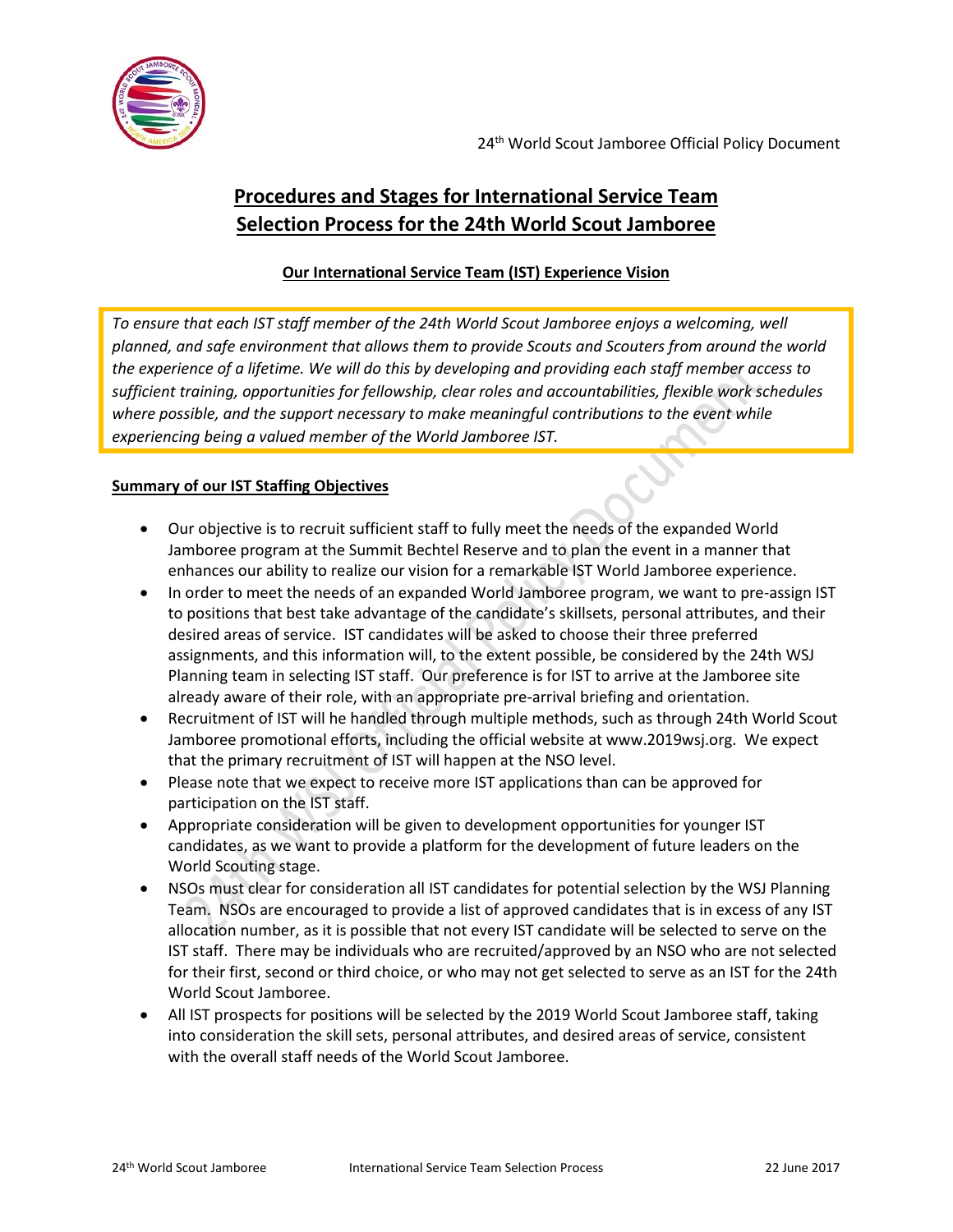

## 1. First stage: **IST Candidates:**

Definition of International Service Team (IST) at the 24th World Scout Jamboree. From the New World News Bulletin #1:

> *In order to make a jamboree happen, about 9,000 people are needed to serve on the International Service Team. Scouts who are at least 18 years of age at the start of the jamboree are welcome to join the IST. IST members should be able to communicate in English and/or French, and be ready to perform any tasks necessary for the jamboree. In addition, they must attend the jamboree as part of a national contingent.*

IST registration will be a feature of the 24th World Scout Jamboree Registration System. This system will be available to all National Scout Organizations (NSOs) for their use in a format of their choice, either as a public facing, open system, or a more private closed information system for management by the NSO.

If public facing, IST candidates will enter their own details into the registration system, including their three preferred staff position choices. This information is then provided to their NSO for clearance of the IST candidate.

If private facing, the NSO will recruit IST candidates and enter the details, including the three preferred staff position choices, into the system on the IST's behalf. In a private facing system, it is assumed that any IST candidate listed by the NSO is cleared for further consideration by the WSJ planning team.

In either system, IST candidates will not be visible to the WSJ planning team until they have been cleared by their NSO.

#### 2. Second Stage: **IST Prospects:**

IST candidates become IST prospects upon the entry of candidate details, including three areas of interest, in the registration system of the 24th World Scout Jamboree, and upon clearance by their NSO.

As an IST prospect, they will appear in the registration system according to their areas of interest. They will be placed in a queue for review by the appropriate staff member of the 24th World Scout Jamboree planning team. If the IST prospect is not selected for their first choice, then they will go to their second choice. The process continues for their second and third choice. If an IST prospect has not been approved for their third choice, the IST prospect will be placed in a general queue for selection by any appropriate staff of the 24th World Scout Jamboree. There is the possibility that an IST prospect may not get selected by any of the staff leadership. Therefore, it is possible that an IST prospect may not be selected by the 24th World Scout Jamboree.